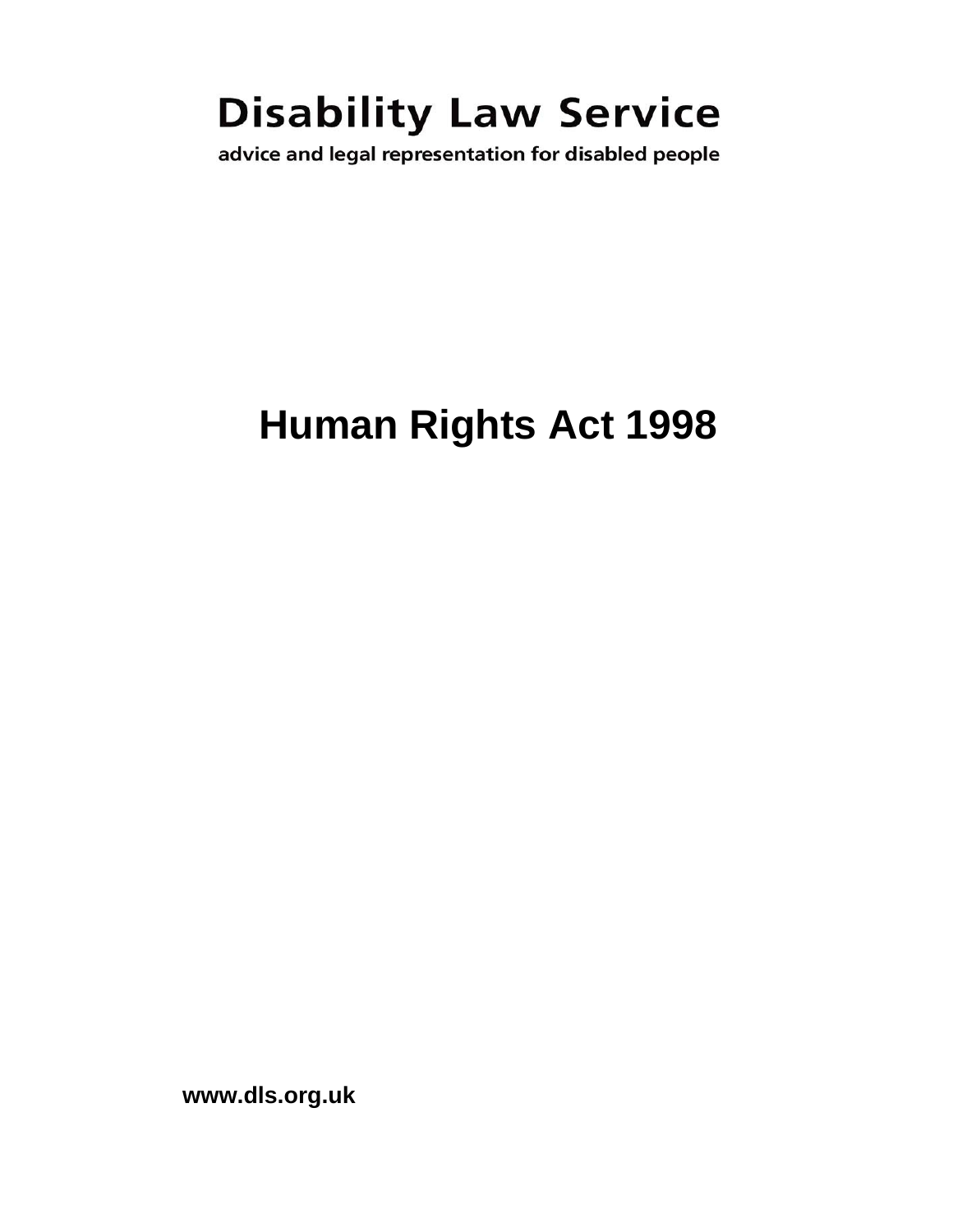## **Human Rights Act 1998**

### Purpose of the Act

The UK ratified the European Convention of Human Rights in 1950. However the Convention was not incorporated into UK law. This meant that persons could not seek redress in UK courts if their rights were breached. People needed to go the European Court of Human Rights in Strasbourg. This could take many years to do so. The Labour party introduced the bill in order '*to bring rights home*.'

## What are the main sections?

© DLS 2010  $2$ Section 3 of the Act makes it clear that a court must interpret all legislation to be in accordance with the Human Rights Act 1998. If the court can not interpret primary legislation to be compatible with the Human Rights then it may make a declaration of incompatibility under section 4 of the Act. This will then put pressure on the UK government to make changes to the law. The Human Rights Act 1998 will take precedent over secondary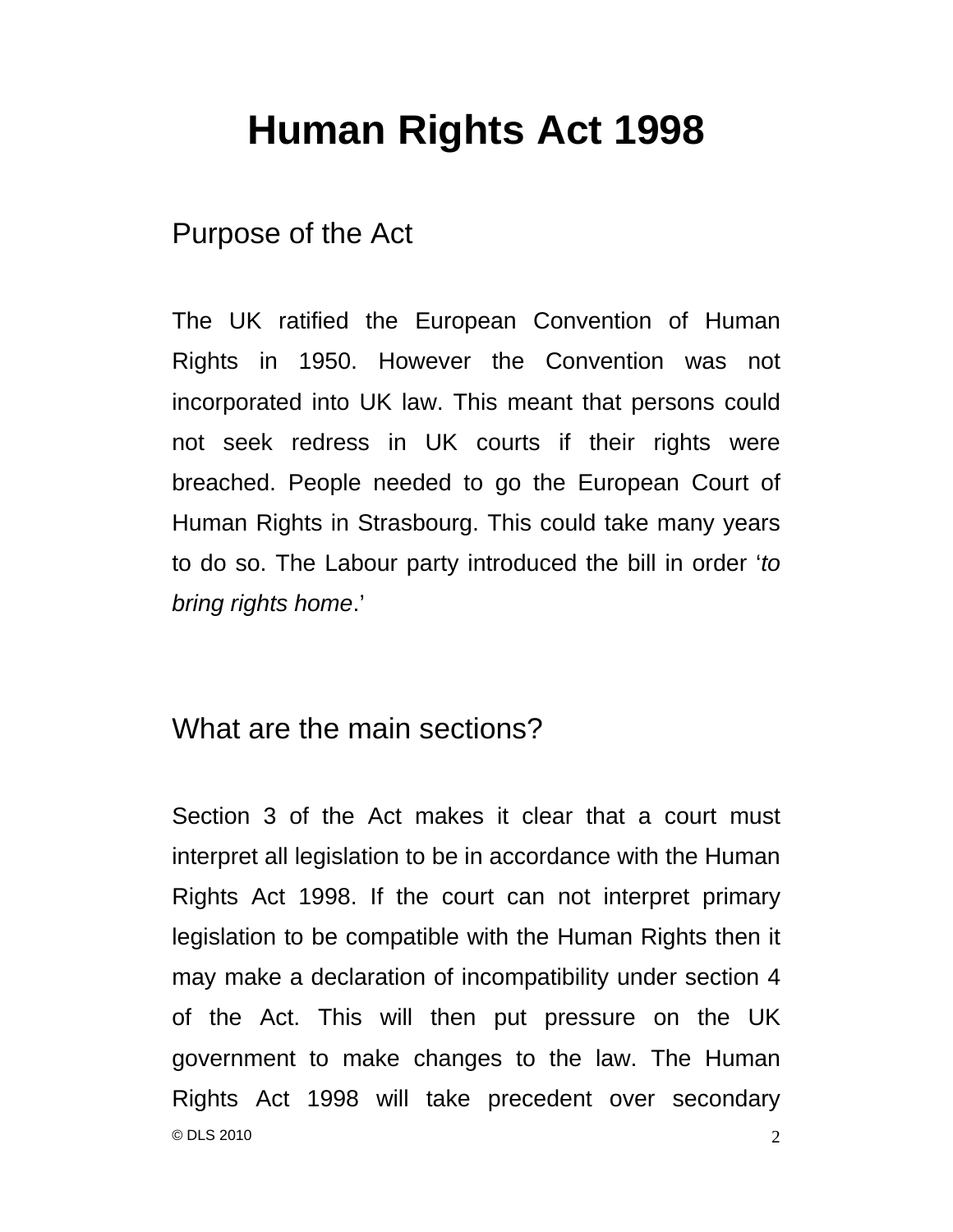legislation. Unlike primary legislation this is legislation not passed by Parliament, for example, regulations introduced by a Minister.

Section 6 of the Act makes it unlawful for a public authority to act in violation of any rights protected under the Human Rights Act 1998. Section 6 (3) (b) refers to a public authority including – '(b) *any person certain of whose functions are functions of a public nature*.' Thus this appears to be very broad.

In holding a housing association could be a public authority for the purposes of the Act, in **Poplar Housing and Regeneration Community Association Ltd v Donoghue [2001] EWCA Civ 595**, the Court stressed that the definition of what is a public authority should be given a generous interpretation. You need to look at:

- Statutory authority
- Control over the function by another body which is a public authority
- Acts which might be of a private nature being enmeshed in the activities of a public body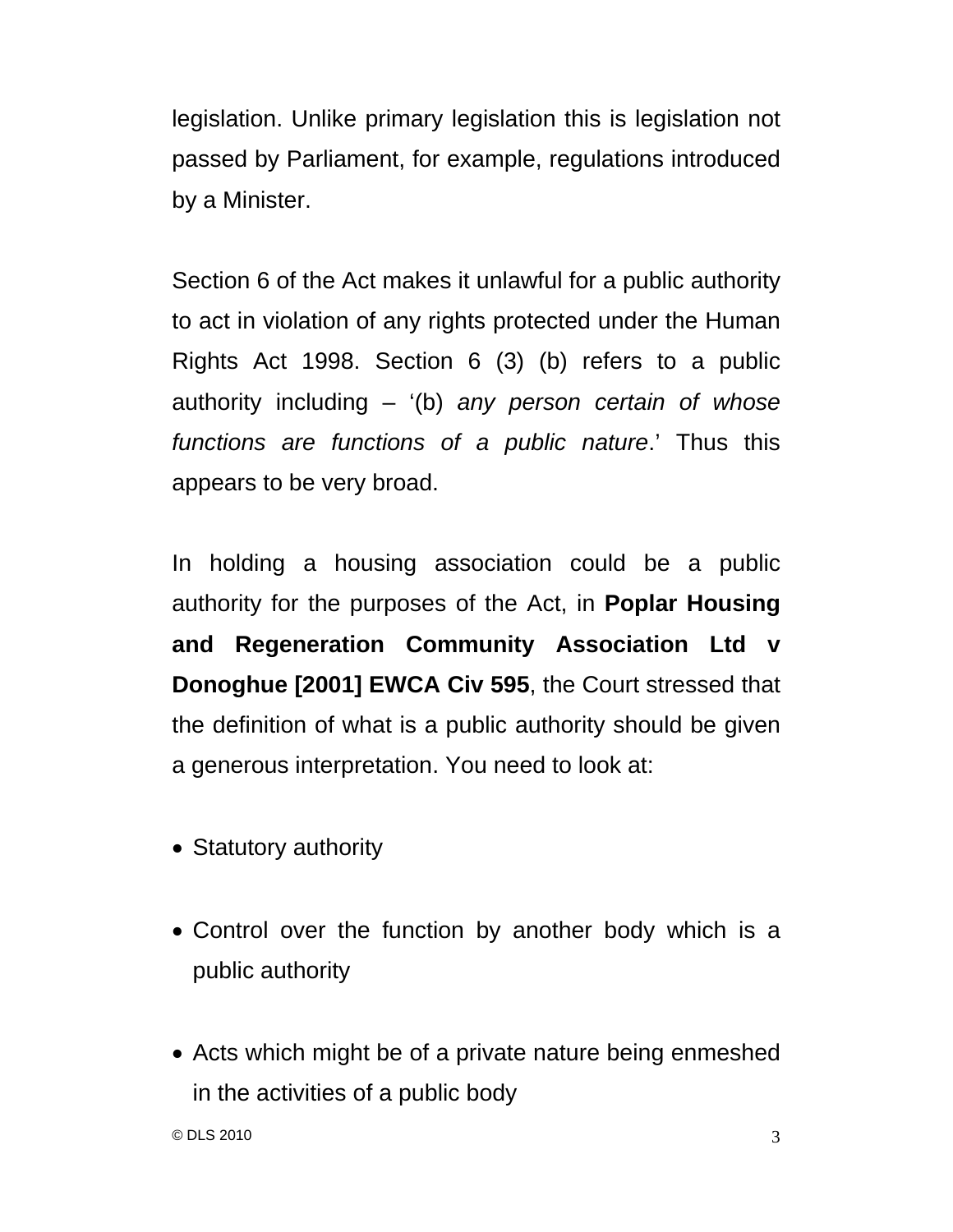- Closeness of the relationship with a public body
- Transfer of responsibilities between public and private sectors.

## Disability Specific Case

In **YL v Birmingham City Council and others [2007] UKHL 27** an 84 year old woman who had Alzheimer's disease tried to argue that her article 8 right, the right to respect for private and family life had been breached by a private care home forcing her to live that particular home.

Although a private care home, her placement at the home had been funded by her local authority and it was therefore argued that the private care home was carrying out a public function in her case. The House of Lords took a restrictive view of the definition of a public authority under the HRA 1998, holding that a private care home was not exercising functions of a public nature within the meaning of s.6(3)(b). This case was extremely disappointing as it meant that persons in private care homes, many of whom are very vulnerable, did not have protection under the Act.

 $\circledcirc$  DLS 2010 4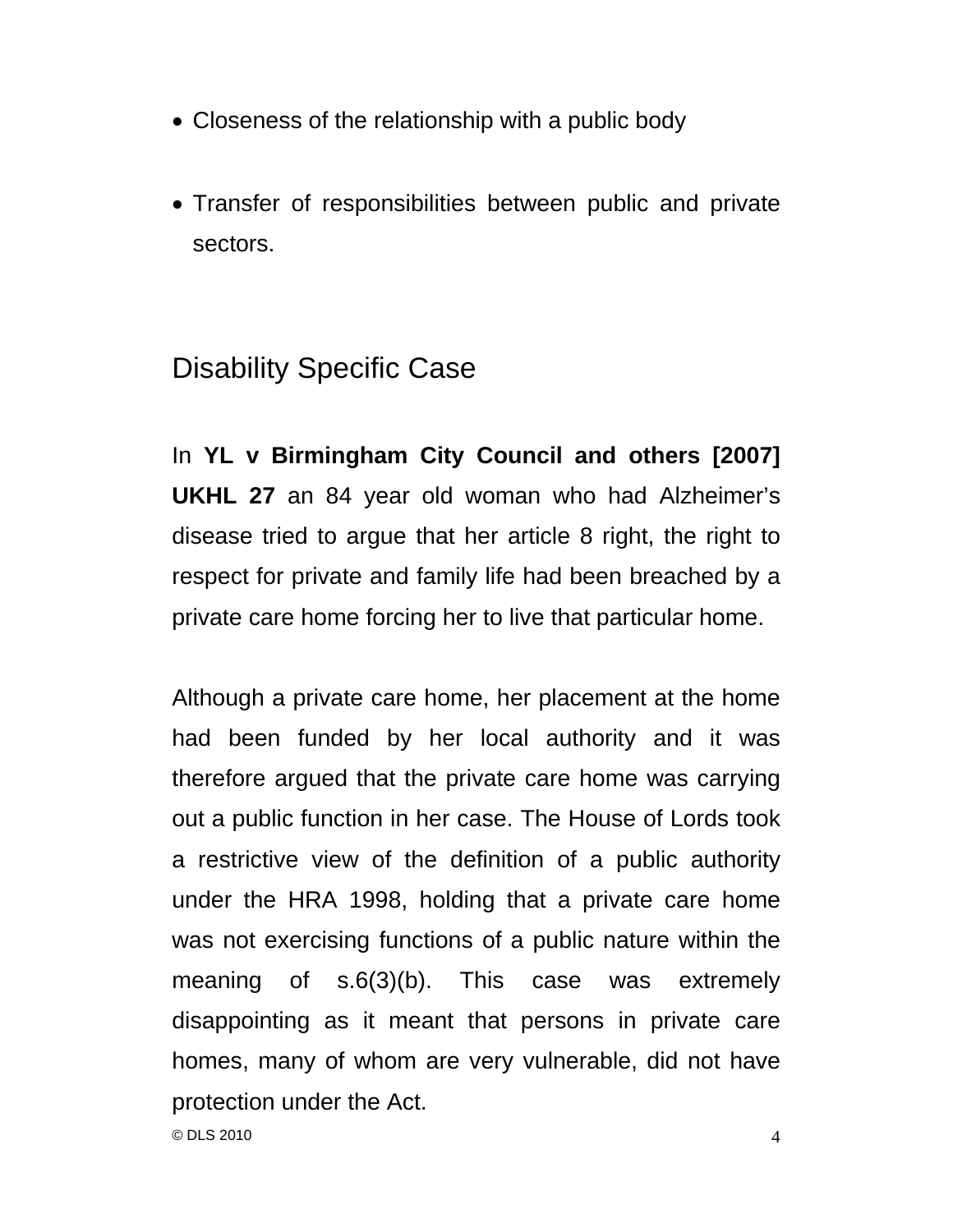However section 145 of the **Health and Social Care Act 2008** seeks to address this. It states that where a private or voluntary sector care home provider provides accommodation together with nursing or personal care to a person under arrangements made with a local authority the provider is taken to be exercising a function of a public nature under section 6(3)(b) of the Human Rights Act 1998 and thus must not act incompatibly under the Act.

### What are the Rights under the Act?

Article 2: Right to life

Article 3: Prohibition of torture

Article 4: Prohibition of slavery and forced labour

Article 5: Right to liberty and security

Article 6: Right to a fair trial

Article 7: No punishment without law

 $\odot$  DLS 2010  $\qquad \qquad$  5 Article 8: Right to respect for private and family life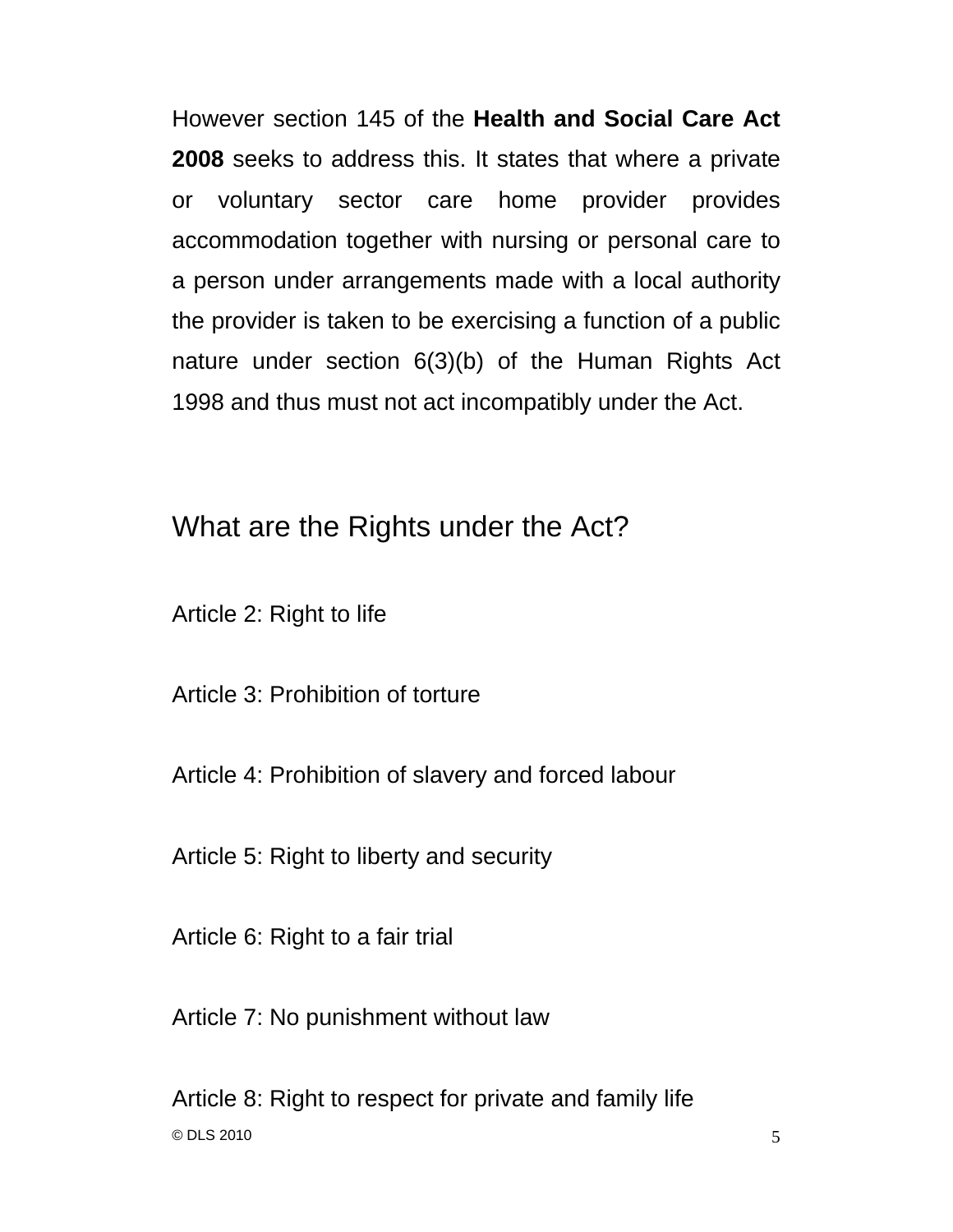Article 9: Freedom of thought, conscience and religion

Article 10: Freedom of expression

Article 11: Freedom of assembly and association

Article 12: Right to marry

Article 14: Prohibition of discrimination

Protocol No. 1

Article 1: Protection of property

Article 2: Right to education

Article 3: Right to free elections

Protocol No. 6

Article 1: Abolition of the death penalty

Article 2: Death penalty in time of war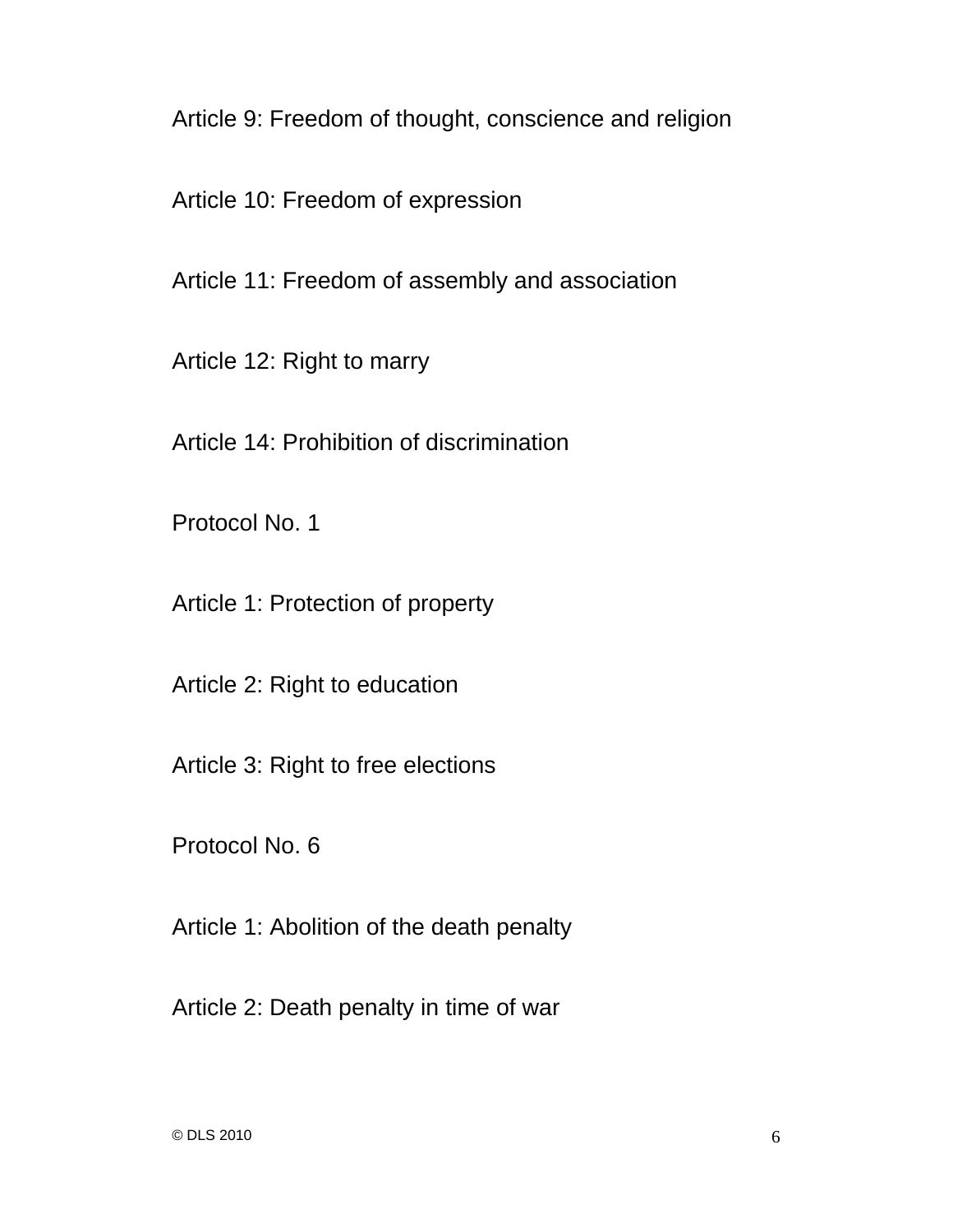## Disability Specific cases

The articles of the Human Rights Act 1998 most used in relation to disability are article 2, article 3, article 5, 8 and article 14. We look here at some specific disability related cases decided under the Act.

Article 2 – The Right to Life

In **Pretty v United Kingdom (1997) 24 EHRR 423**, Ms. Pretty tried to argue that a ban on assisted suicide affected her right to life. The European Court of Human Rights held that the right to life did not extend to the right to die.

Article 3 – No one shall be subjected to torture or to inhuman or degrading treatment or punishment

In **Vincent v. France (2006) 6253/03**- the European Court of Human Rights held that detaining a person who was a wheelchair user in an establishment where he could not leave his cell by his own means constituted '*degrading treatment'* within the meaning of article 3 of Convention.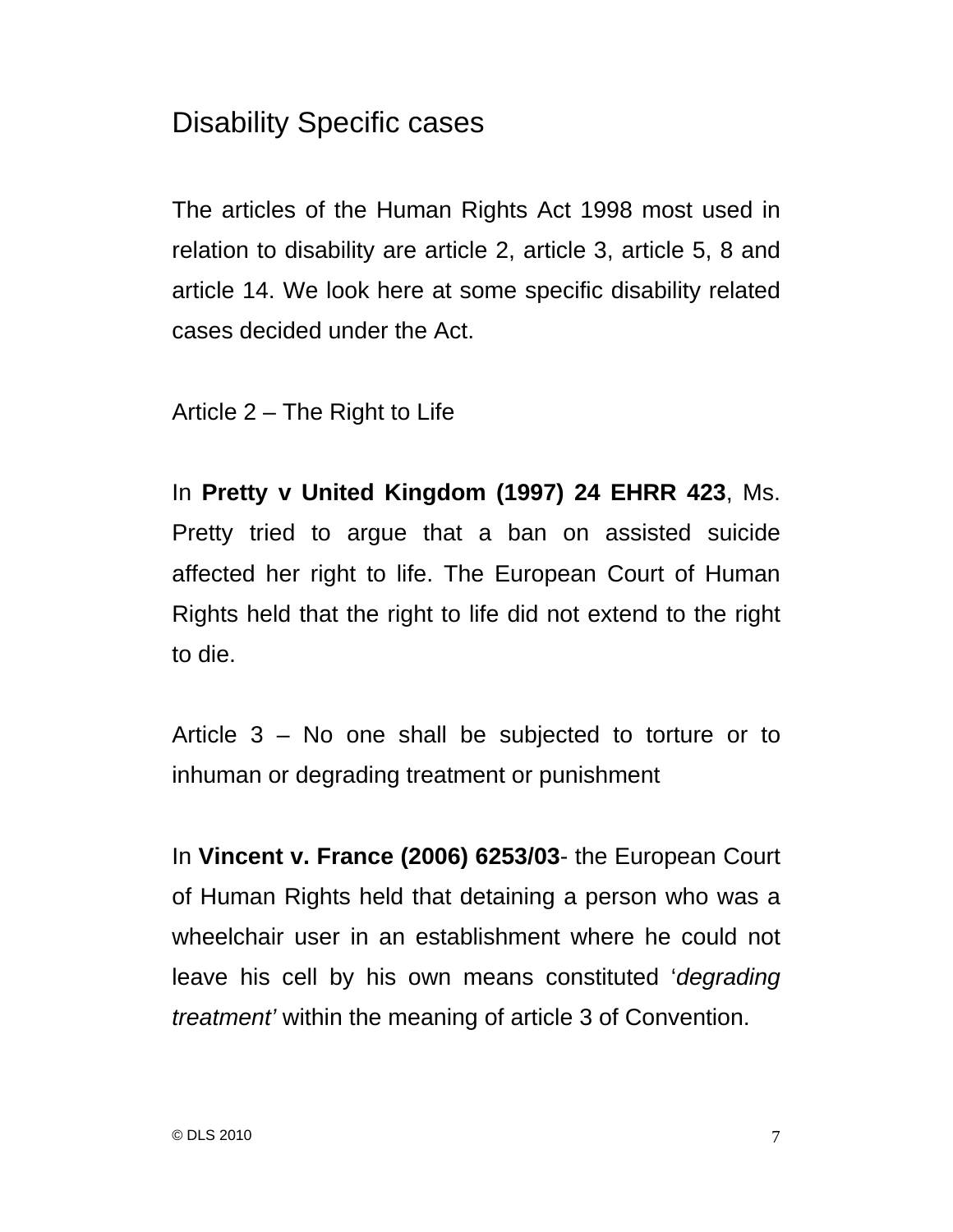In **Price v. United Kingdom (2001)5493/72**, the European Court of Human Rights held that sending a disabled woman to prison without accessing her needs breached article 3. When considering whether the treatment was severe enough to reach the threshold of article 3, where appropriate, consideration should be given to the age, vulnerability or ill health of an applicant.

Article 5 – Everyone has the right to liberty and security of person

No one shall be deprived of his liberty save in the following cases and in accordance with a procedure prescribed by law: *5(e) the lawful detention of persons for the prevention of the spreading of infectious diseases, of persons of unsound mind, alcoholics or drug addicts or vagrants*.

Hence the original text of the Convention does not offer much protection to people who are denied liberty because of their disability. This can be contrasted with the 21<sup>st</sup> century, **Convention on the Rights of Persons with Disabilities 2008,** which specifically prohibits deprivation of liberty on grounds of someone's disability. However as stated by the European Court of Human Rights on many occasions, the Convention is a '*living instrument'* and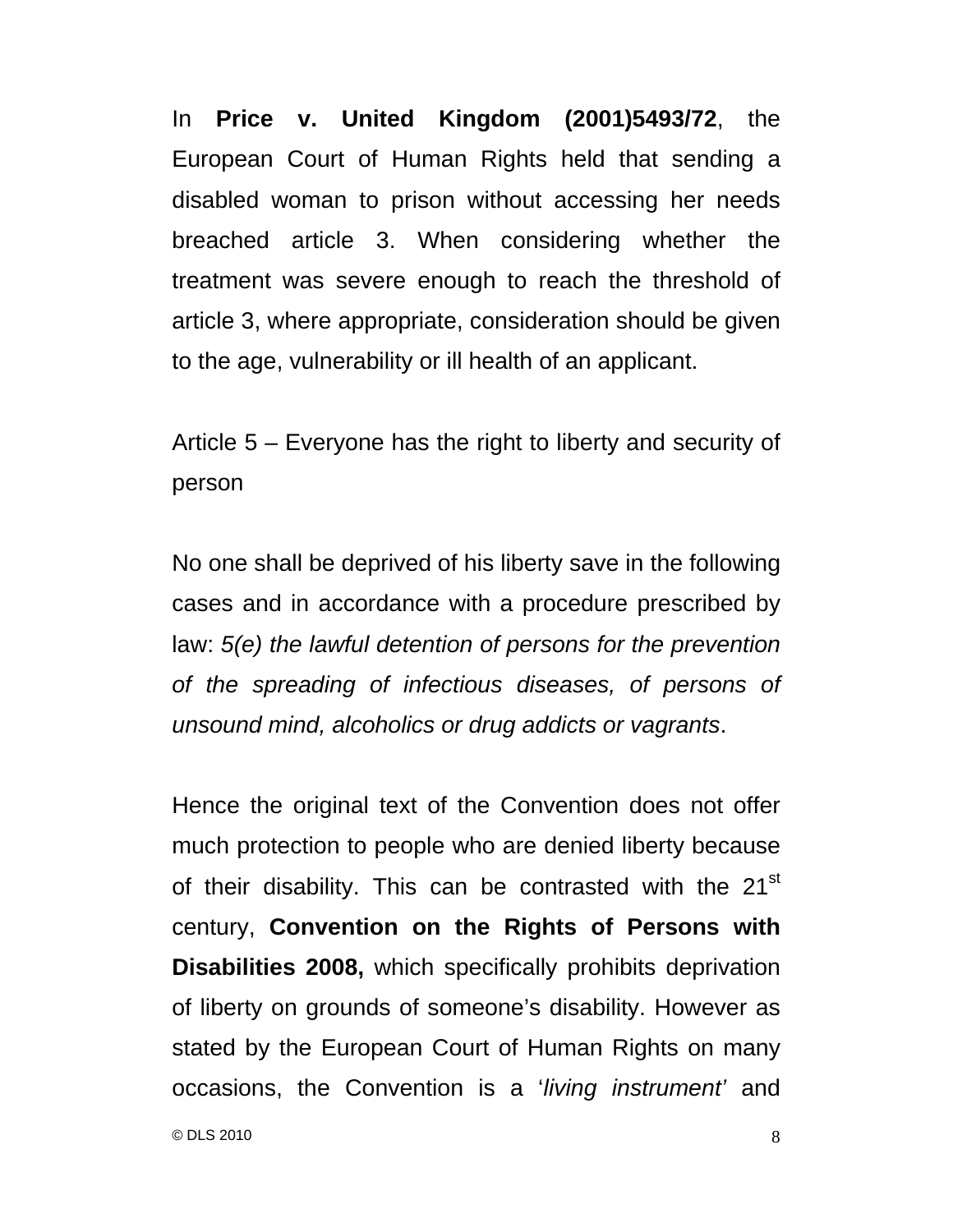should be interpreted in accordance with modern day standards and practices.

Thus the Court found in **Johnson v UK (1996) (119/1996/738/937)** that there had been a breach of article 5(1) as Mr. Johnson had been detained when it was evident that he was no longer suffering from a recognised mental illness. Notably this case does not help someone who is actually living with a recognised mental illness.

The majority of successful cases under this article concern article 5(4), which states:

'*Everyone who is deprived of his liberty by arrest or detention shall be entitled to take proceedings by which the lawfulness of his detention shall be decided speedily by a court and his release ordered if the detention is not lawful*.'

In **HL v UK (2004) 45508/99** the European Court of Human Rights found that the admission to hospital for treatment for a mental disorder, of a person lacking capacity, under the common law doctrine of necessity did not contain the procedural safeguards required by Article 5.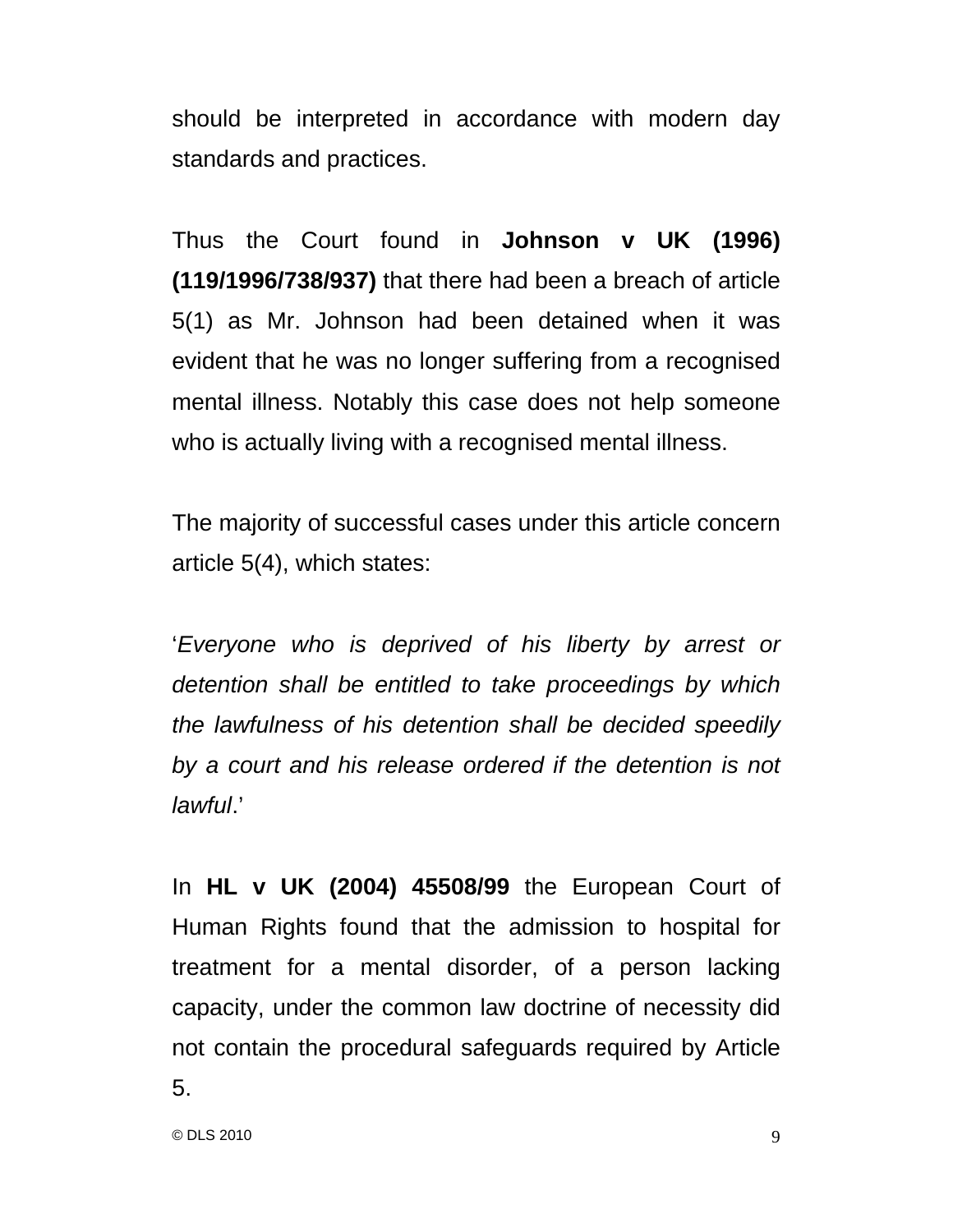In **Kolanis v UK (2005) 517/02)** the Court held that a failure to review detention was in breach of article 5(4).

The English courts have also decided several important cases since the incorporation of the Human Rights Act 1998.

In the landmark case of **The Queen on the application of H v Mental Health Review Tribunal North & East London Region (Secretary of State for Health Intervening) 2001 EWCA Civ 415**, the Court of Appeal held that sections 72(1) and 73(1) of the **Mental Health Act 1983** were incompatible with Articles 5(1) and 5(4) in that, for the Mental Health Review Tribunal to have to order a patient's discharge, the burden was placed on the patient to prove that the criteria justifying his detention no longer existed. The Court made a declaration of incompatibility. In order to remove the incompatibility, the **Mental Health Act 1983 (Remedial) Order 2001** changed the burden of proof.

In **R(G) v MHRT [2004] EWHC 2193** it held that a discharge could be so restrictive as to amount to a deprivation of liberty and therefore the authorities needed to ensure that there were procedural safeguards in place.

 $\odot$  DLS 2010  $10$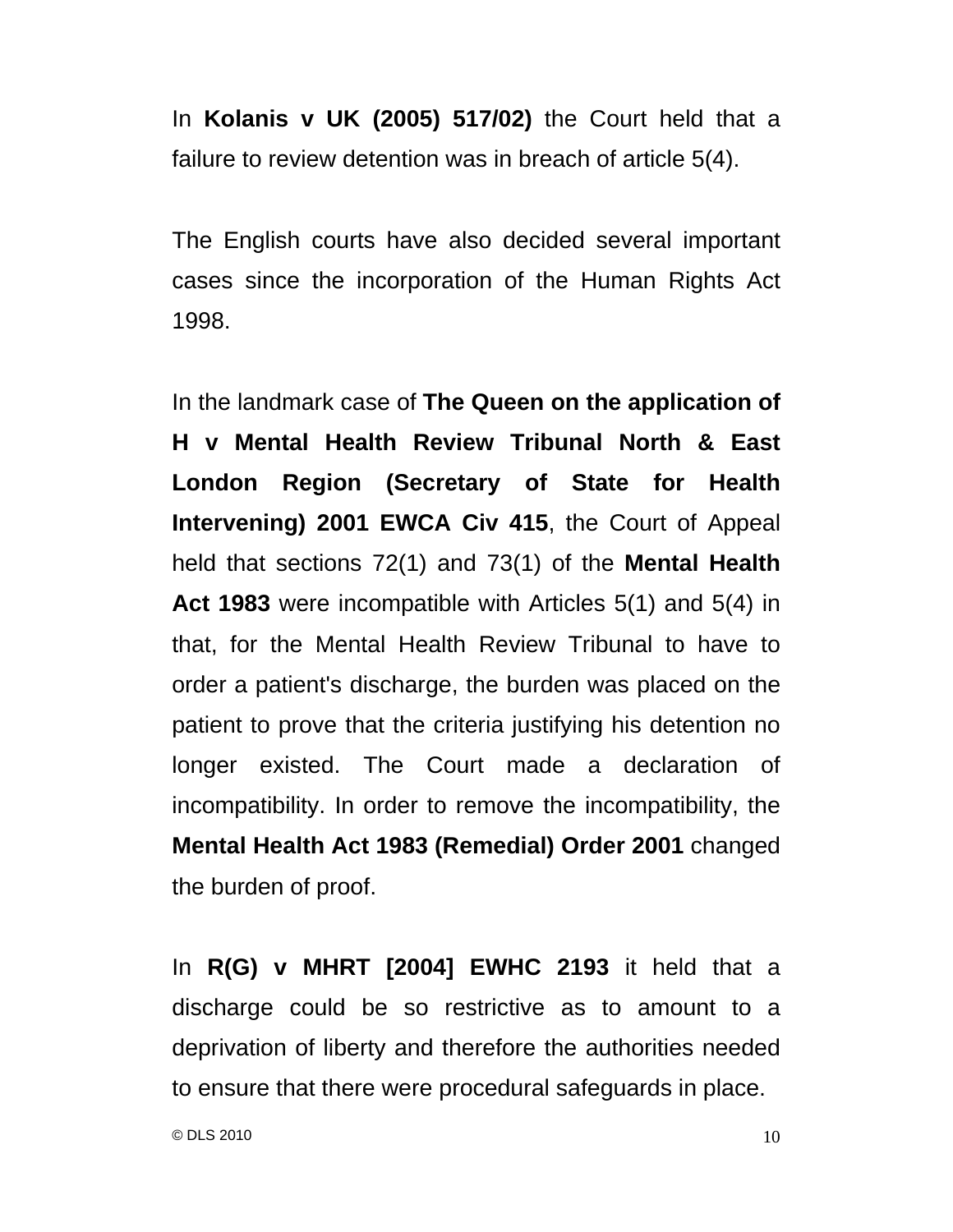Article 8 – Right to respect for private and family life

Unlike article 2 or article 3, article 8 is a qualified right. That is a right that can be interfered with but only in specific circumstances. Article 8 states:

*'1. Everyone has the right to respect for his private and family life, his home and his correspondence.* 

*2. There shall be no interference by a public authority with the exercise of this right except such as is in accordance with the law and is necessary in a democratic society in the interests of national security, public safety or the economic well-being of the country, for the prevention of disorder or crime, for the protection of health or morals, or for the protection of the rights and freedoms of others*.'

The drafting of article 8(1) is very broad and would extend to a wide range of different situations. The extent of the protection is perhaps best illustrated by **X and Y v the Netherlands (1985) 8 EHRR 235** in which the European Court of Human Rights stated that it extended to protection of '*psychological integrity*.'

 $\odot$  DLS 2010 11 Before the introduction of the Human Rights Act 1998, a public authority's decision could only be challenged in an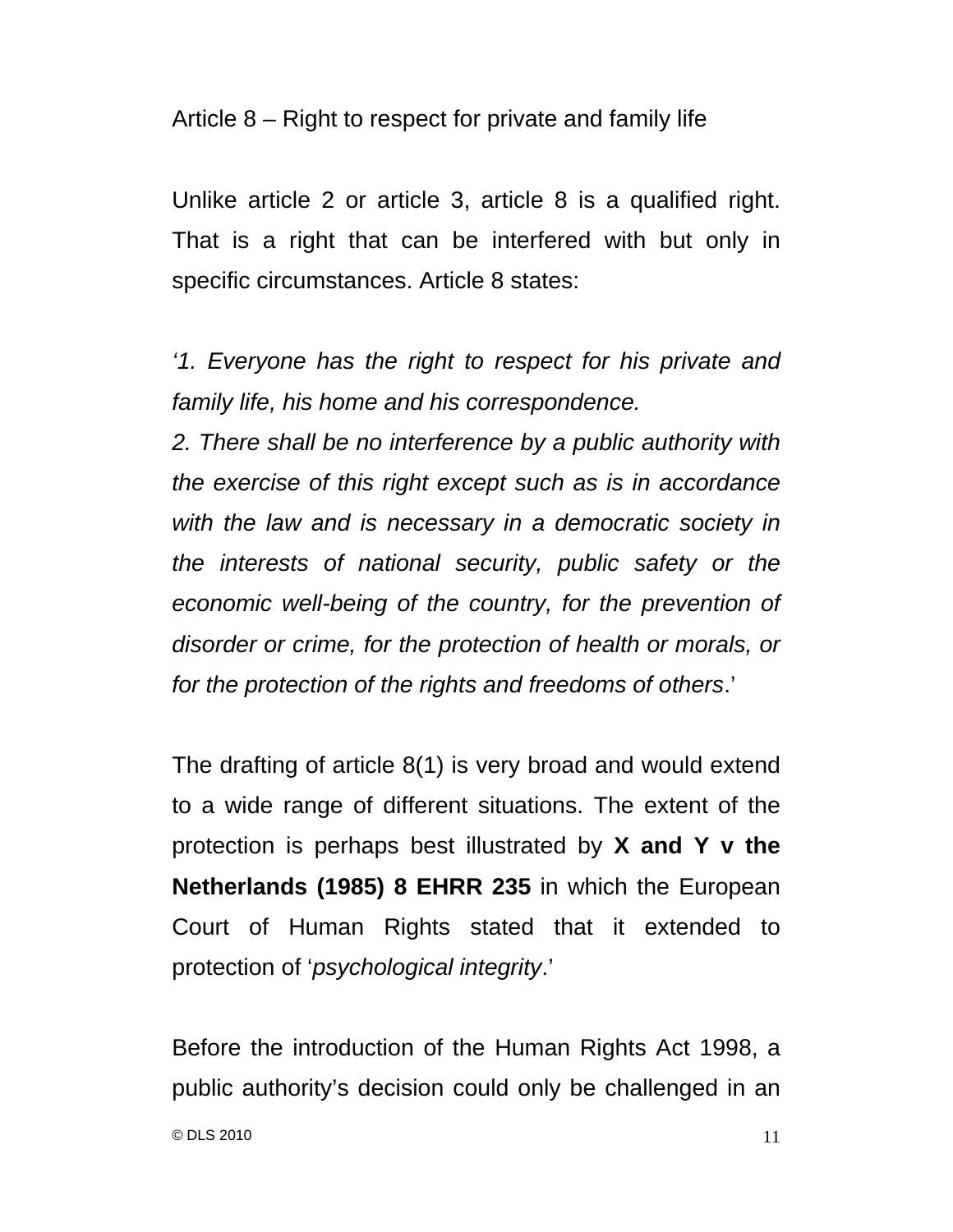English court if it was procedurally unfair, ultra vires (that is the person that made the decision did not have the power to do so, or if it was irrational).

The case of **Smith and Grady v UK (1999) 25154/94** perhaps best illustrates the difficulties applicants faced in the English courts. The case concerned the ban of homosexuals in the army. Although able to win their case under article 8 at the European Court of Human Rights, the applicants had failed in their judicial review case in the English courts. The Government had tried to justify the ban on grounds of morale in the armed forces. The English courts were unable to say that the justification was irrational.

Under article 8, instead of looking at irrational, the English courts will now look at whether there has been a disproportionate interference with the qualified right in question. Thus the proportionality test offers more protection. The Courts need to look at:

- Was there a legitimate aim? (as outlined in article 8(2))
- Was the interference necessary to achieve one of more legitimate aims?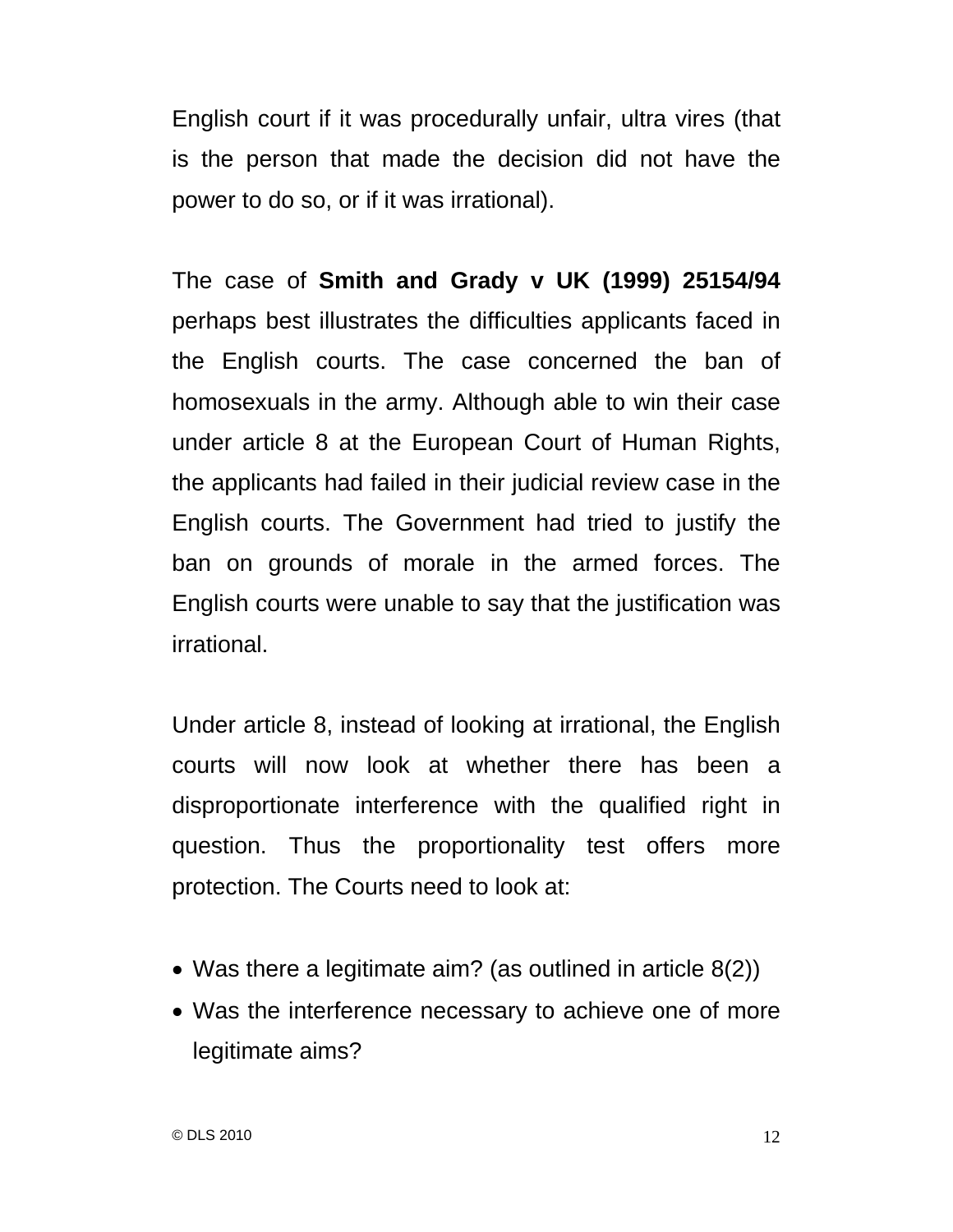• Were there alternative/ less harsh ways of achieving that legitimate aim?

The majority of disability cases have been decided under this right. It has been used, for example, to ensure that a dying man was able to live out his last days at home, to ensure that a mother was given sufficient visiting rights to see her son in a care home and to protect a woman from been moved from a residential care home that she had grown to love.

It was used recently in the landmark case of **R (Purdy) v Director of Public Prosecutions [2009] EWCA Civ 92** where the Court of Appeal held that the crown prosecution must set out guidance on when participants in assisted suicide will be prosecuted.

Article 14 – The Equality Guarantee

'*The enjoyment of the rights and freedoms set forth in this Convention shall be secured without discrimination on any ground such as sex, race, colour, language, religion, political or other opinion, national or social origin, association with a national minority, property, birth or other status*.'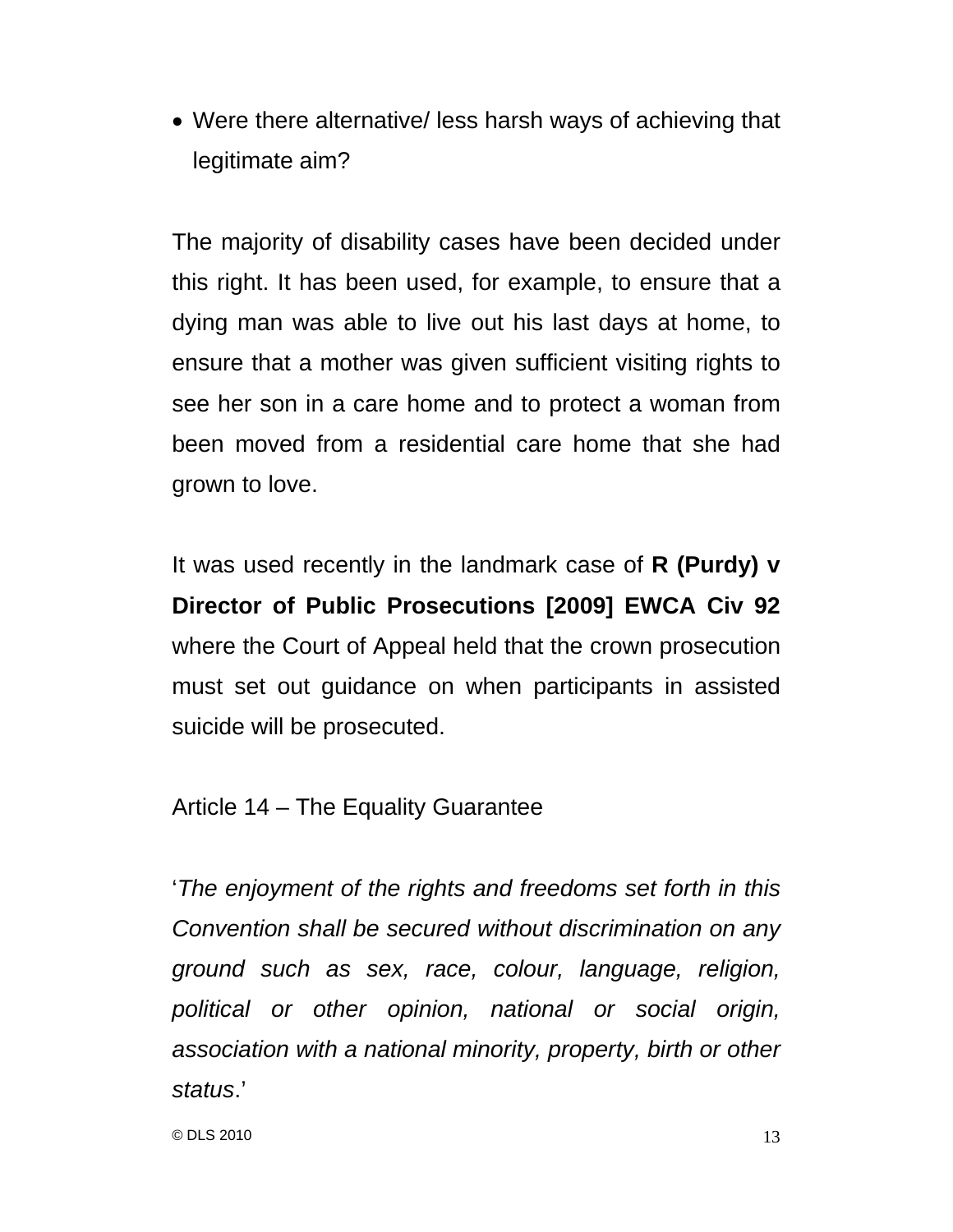Although the article does not specifically refer to disability, '*other status*' has been interpreted to include disability. Thus this article can be used alongside other articles, for example the right to marry, the right to education etc… to ensure that disabled people enjoy equal protection of those rights.

### Useful Websites

## **European Court of Human Rights**

Web: **www.echr.coe** 

All European Court of Human Rights judgments referred to above can be accessed on a free internet database called Hudoc – **www.echr.coe.int/echr/en/hudoc** 

All English court judgments referred to above can be accessed on the free legal internet database provided by the British and Irish Legal Information Institute – **www.bailii.org**

 $\odot$  DLS 2010 14 The Ministry of Justice has produced an excellent booklet on the Human Rights Act 1998 for people with learning difficulties. You can find a copy at: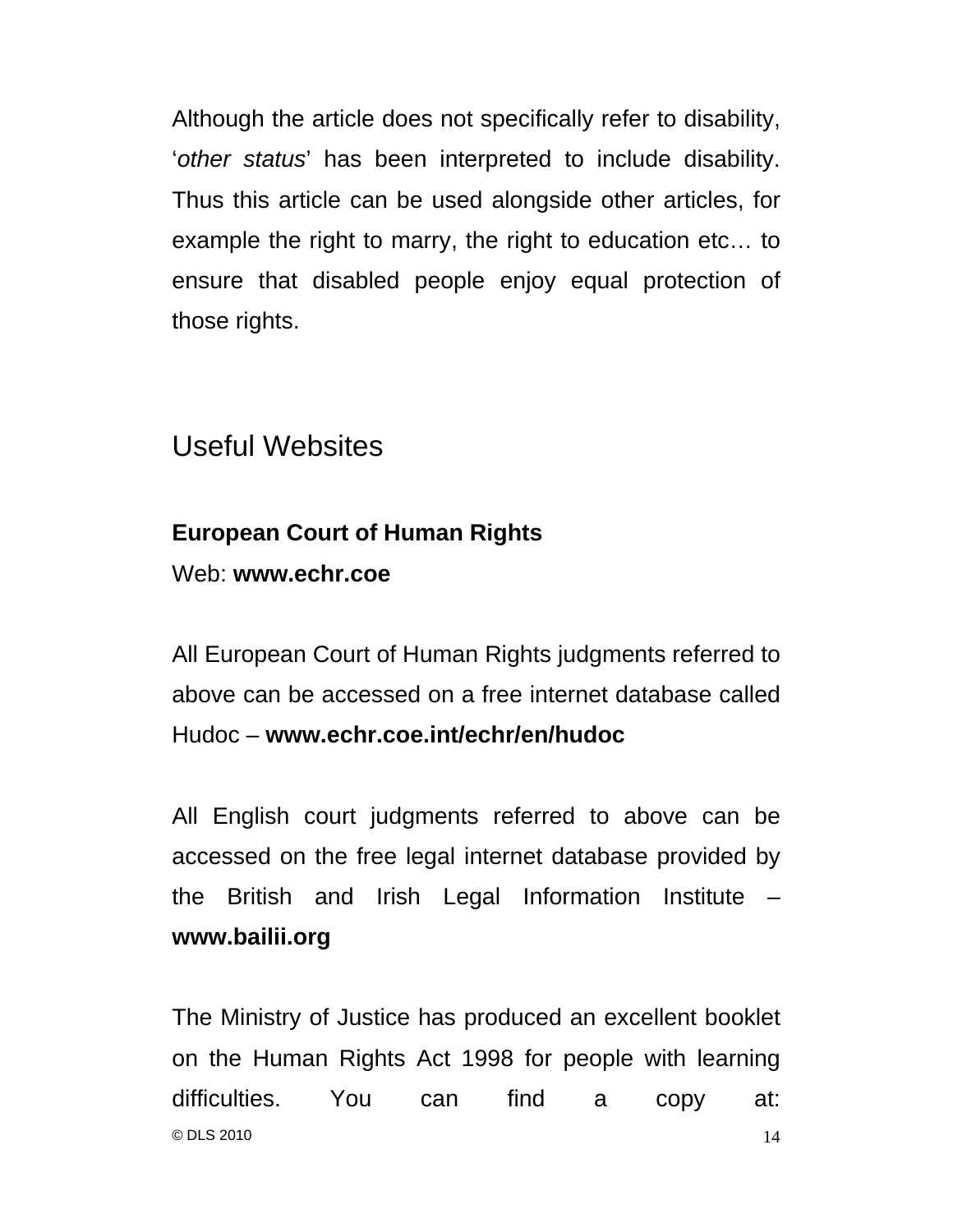**www.justice.gov.uk/about/docs/human-rights-actlearning-disabilities**